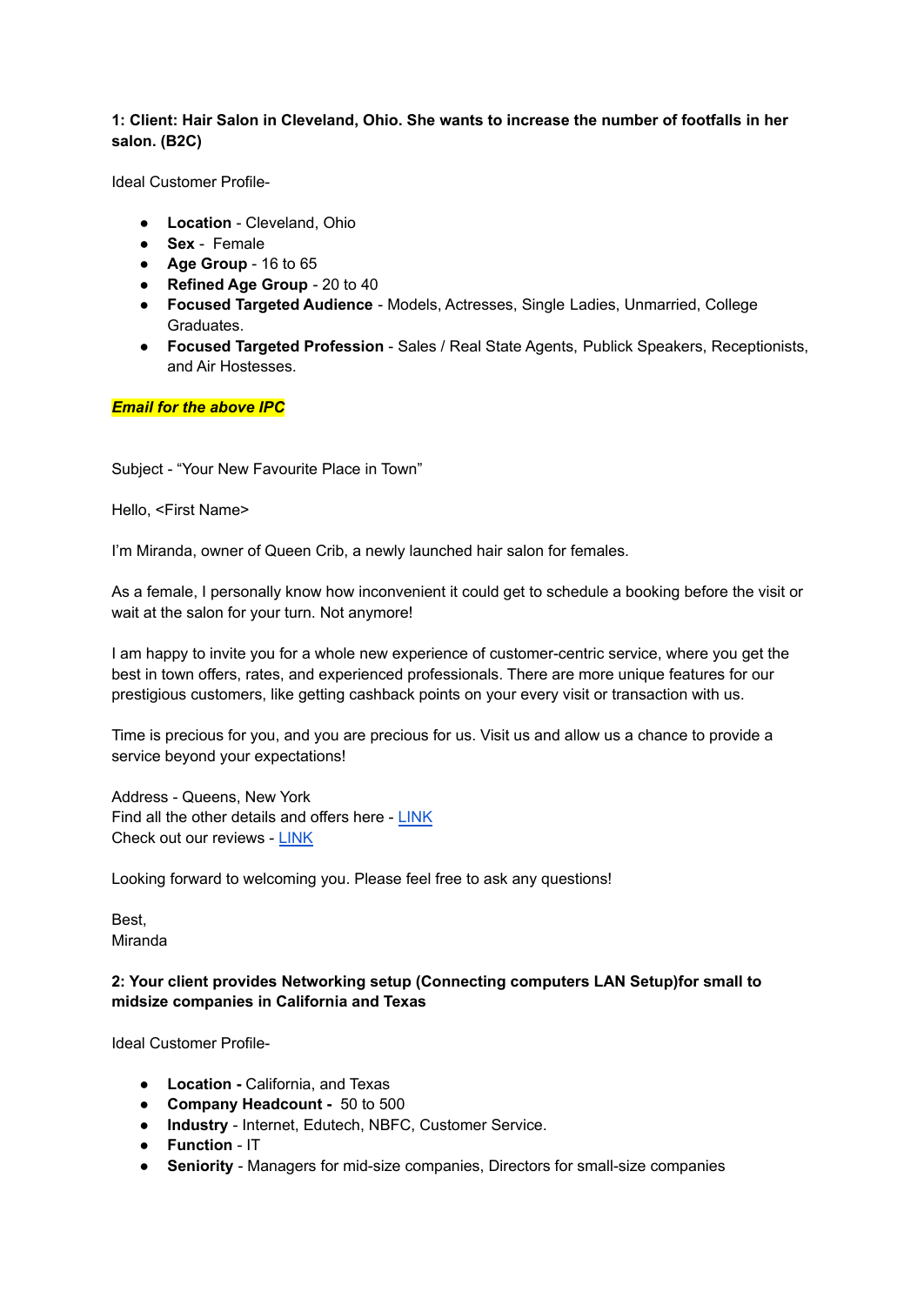#### ● *Email for the above IPC*

Subject - "A smart video editor, just like you"

Hello, <First Name>

I'm Shivam, CTO of Revo: A video editing software, never like before.

We have worked hard to address the problems every video editor faces, be it redundant use of the same keystrokes in every new design, or using complex-looking software for deep-level customizations.

With REVO, you not only save the most valuable asset-your time but with AI intelligence REVO allows you to automate repetitive tasks. It learns and adapts your personalized way of design and editing to further enhance your experience by giving personalized recommendations.

I'm happy to invite you to our **early bird offer**. But Hurry Up, it ends in 3 days. I don't want you to miss the free trial of 1 month.

Click on this [link](http://www.google.com) right away and get your hands on the best tool you've ever used!

1-minute explainer video - [LINK](http://www.google.com)

If you have any questions for us, feel free to reach out! Looking forward to seeing you onboard as our privileged user, and moving ahead in the journey to SMART EDITING!

Best, Shivam Saxena

#### **1. Promoting new product launch**

Subject: Say Hello to New <WU Smart Watch>: You asked, we listened!

Body:

Hi <Name>,

All good things must come to an end, and be replaced with something better!

Today, we have launched an efficient new Smart Watch for you. It's another step in our mission to fuel professionals like you.

There has always been a time when we need our gadget the most, and it runs out of juice. Not anymore!

Introducing our WU Smart Watch, which runs for **14 days** on a full charge without the need to re-plug. We have integrated applications like Slack, Calendly, and Google Calendar to keep you well informed on the go.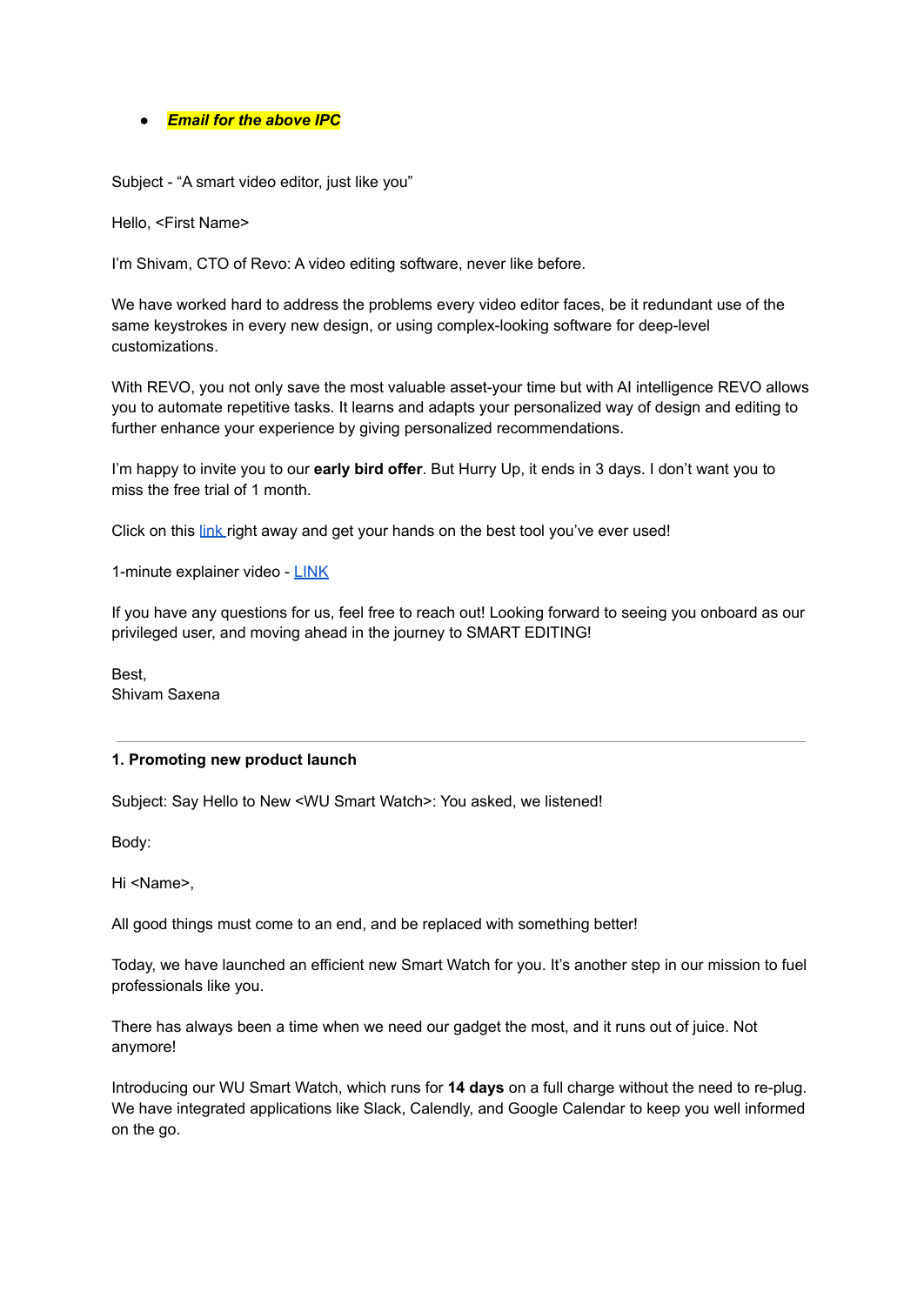With this new launch, we are bringing speed, connectivity, and efficiency together! To find more details, click [here](https://minixstore.in/product/minix-zero/)

Make sure to check out the early bird offer here <Click [Here](http://www.google.com)>

If you have any questions about the product, please respond to this email or use the live chat over our [website,](http://www.google.com) we are happy to assist you.

Thank you,

Shivam Saxena Team WU 7982248446

#### **2. Testimonial Request/Review Email**

Subject: Did you like our WU Smart Watch?

Body:

Hi <Name>,

Hope you're well and enjoying your recent purchase of the WU Smart Watch.

We tried our best to make it a perfect match for you!

Our customers rely on reviews from insightful people such as yourself to decide which of our products and services are right for them.

If you have a moment to spare, please click here <hyperlink> to tell us if you're enjoying your WU Smart Watch!

Also, find the discount coupon for your next purchase from us, as a token of thanks for your valuable feedback! It will be emailed to you within 24 hours of your feedback.

Thank you,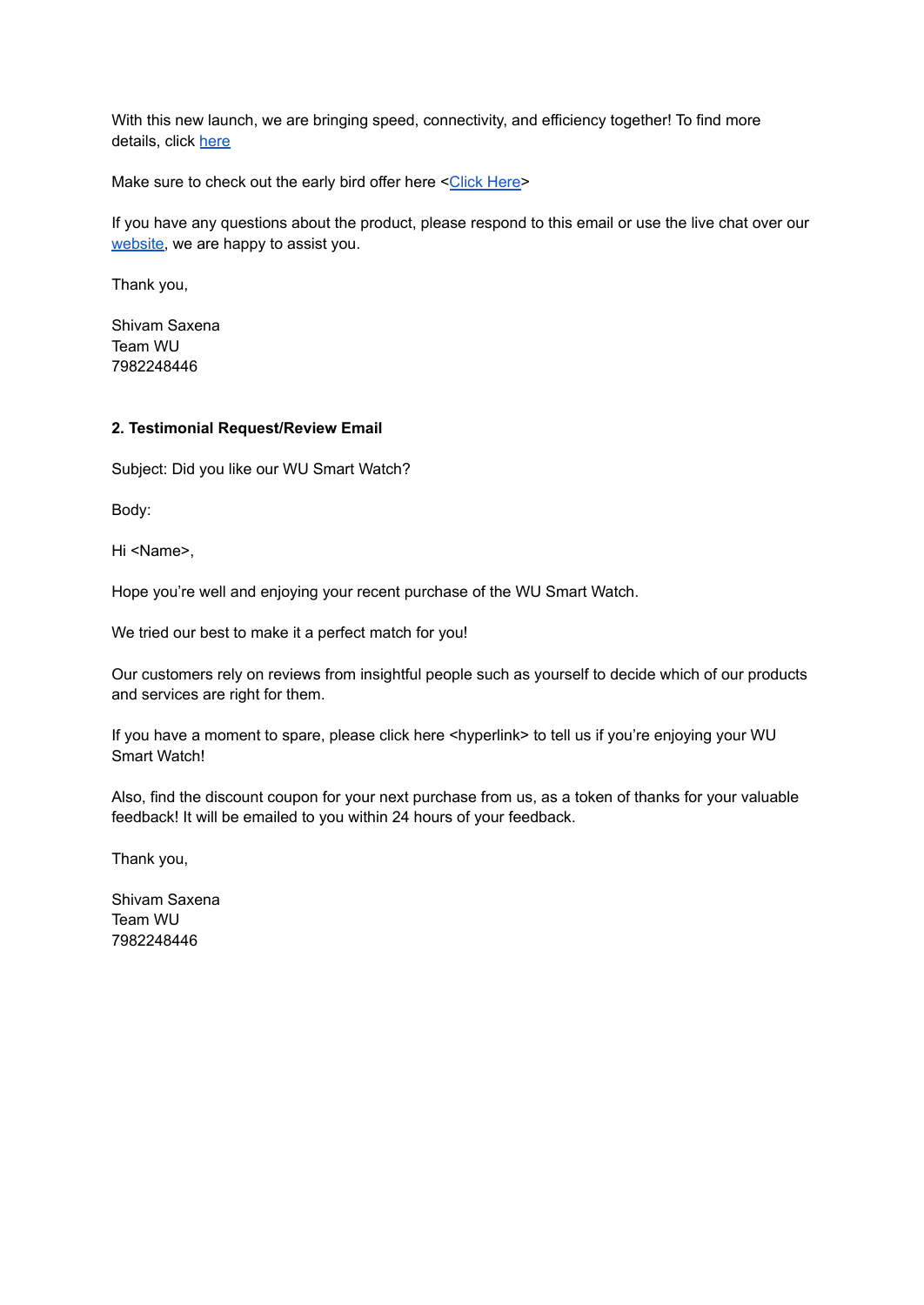#### **3. Guest Post Outreach Email**

Subject: I've got something great for you

Hello <Name>,

Hope you're doing great!

My name is Shivam, and I write for WU.

I have been following your blogs for quite a time now, and I must say: They are of great help!

I am writing a well-researched blog post for "Gadgets of the future", and I thought it might be a great contribution to your audience.

Here are the links to my previous blog posts:

Topic name 1 [<LINK](http://www.google.com)>

Topic name 2 [<LINK](http://www.google.com)>

The summary of the blog will be about how upcoming gadget launches can assist professionals and take work convenience, communication, and connectivity to new heights.

What do you think? Should I write up and send you a draft?

I look forward to hearing your thoughts!

Thank you,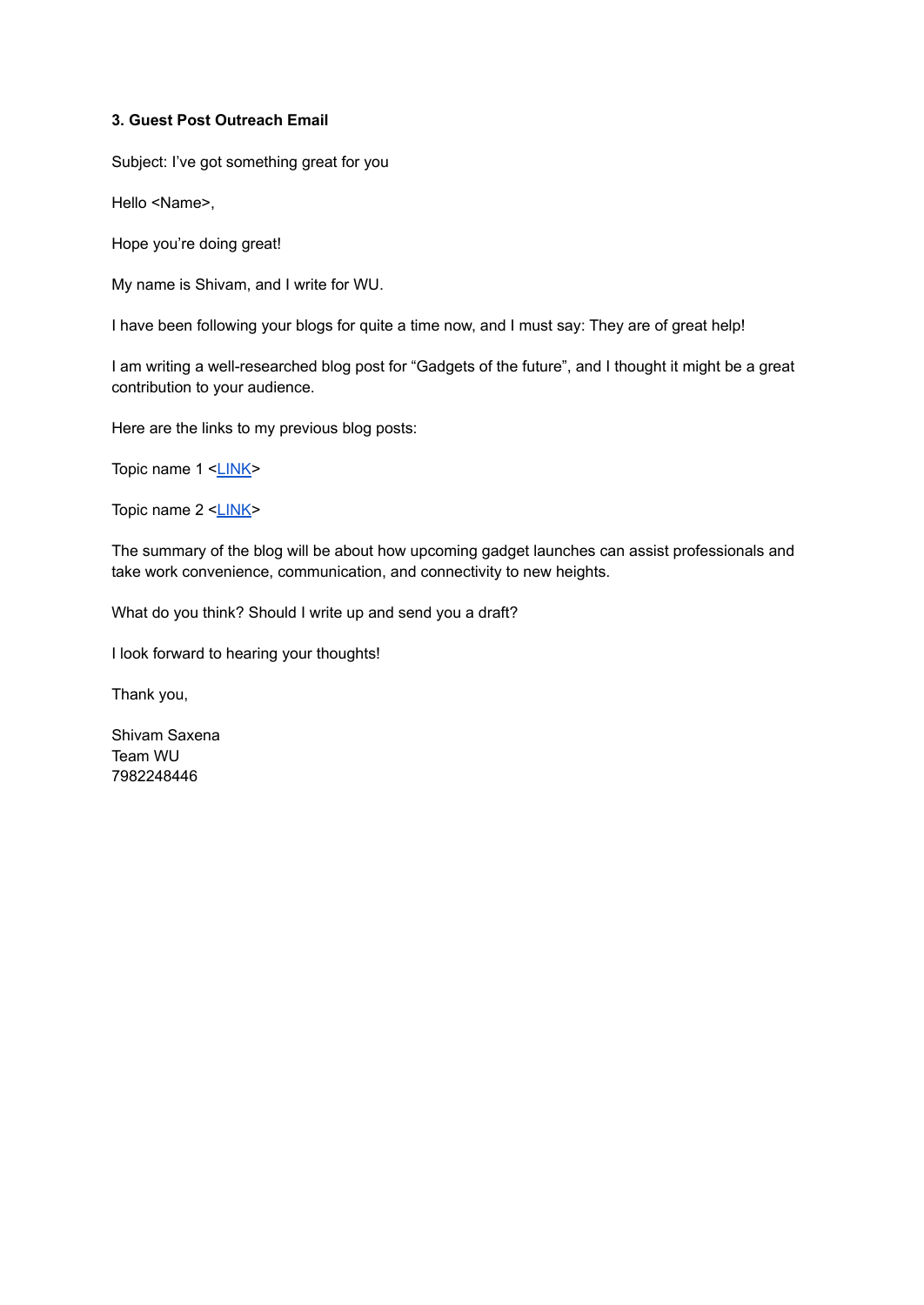### **4. Product services pitch email**

Subject: Hi <Name>, quick question!

Body:

Hello <Name>

It's only right if I start off this note by asking two questions that served as an inspiration for us.

1: Wouldn't it be great if you can manage your communication, calendar, and availability with the touch of a finger?

2: Do you also find it difficult to carry along the cable, adapter, or power bank with you to places?

My name is Shivam and I work with WU. I'm happy to share about WU Smart Watch: A gadget helping professionals keep track of everything important. Like its features, it's also loaded with best-in-class battery life for uninterrupted assistance. It runs for 14 days on a single full charge!

Here is a recent case study <[LINK>](http://www.google.com) on how WU SmartWatch has helped professionals like you to step into the era of work-oriented gadgets.

If you find it worth your time, I would love to show you how it can add value to your daily routine!

Would you be available for 10 minutes in the coming days for a quick virtual demo?

I look forward to hearing from you

Thank you,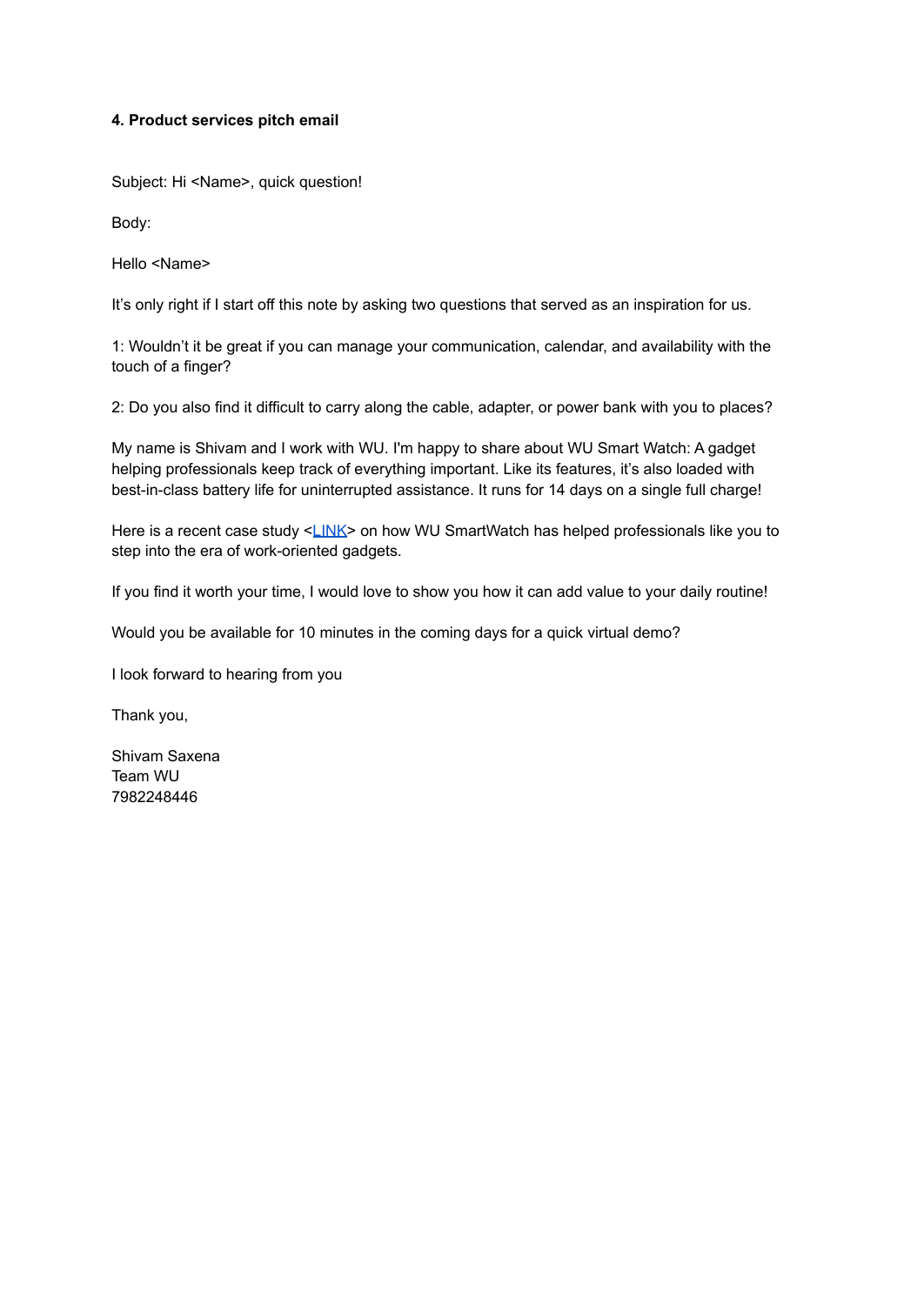# **5. Influencer Outreach Email**

Subject: How about an interesting Partnership?

Body:

Hello < Name >

Hope you're doing great!

My name is Shivam from WU. I really enjoy your content about technology and innovations! It's great to see how well you've done in a short span of time.

I'm reaching out to you because I have a product I think your audience will appreciate. Would you be willing to use and review our new product "*WU Smart Watch*"? Click **here** [<LINK](http://www.google.com)> for details addressing the product's unique features and functionalities.

I can provide you with a free sample for review, and three extras for your audience to give away.

Would you be interested to discuss it over a call?

I look forward to hearing from you

Thank you,